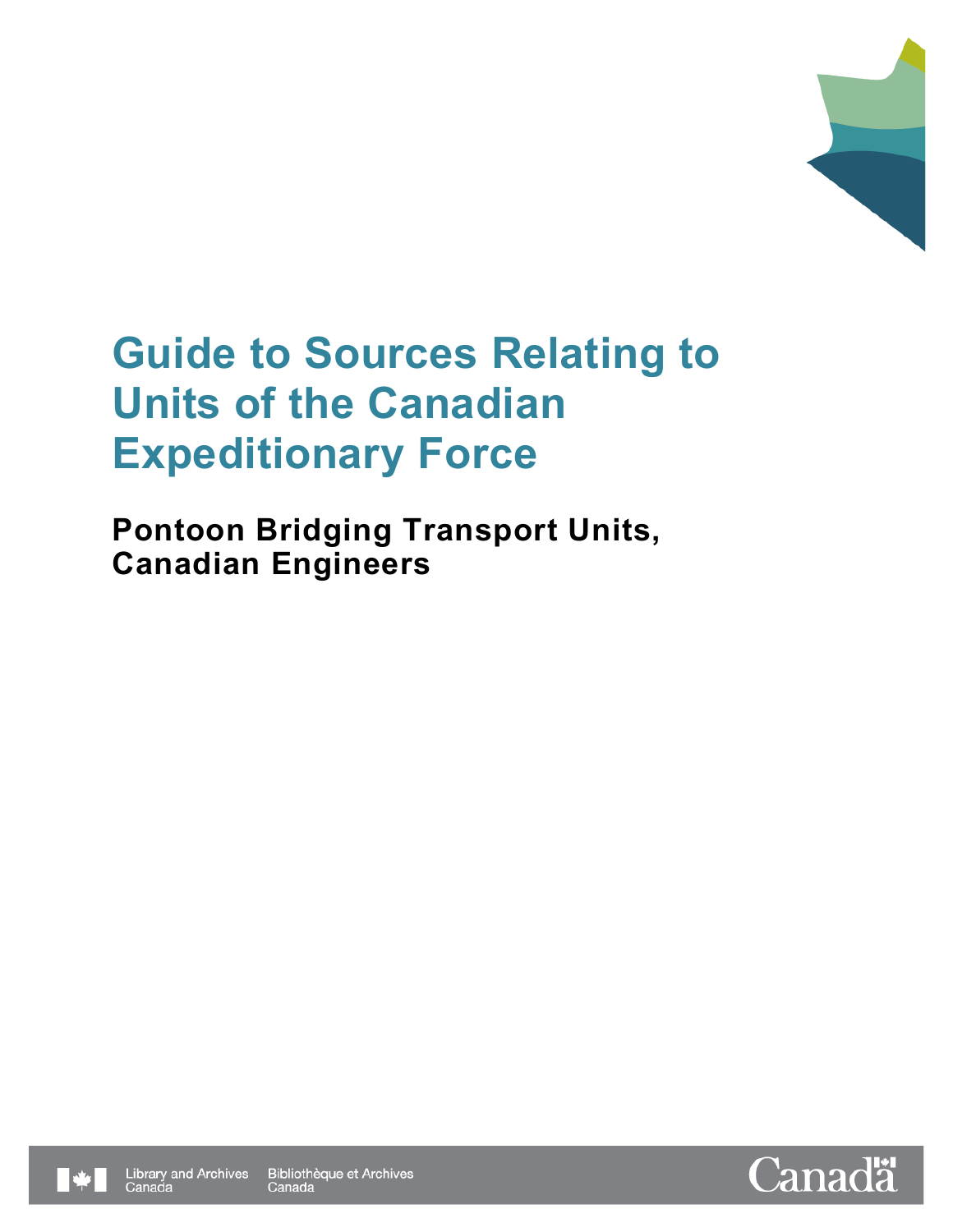# **Pontoon Bridging Transport Units, Canadian Engineers**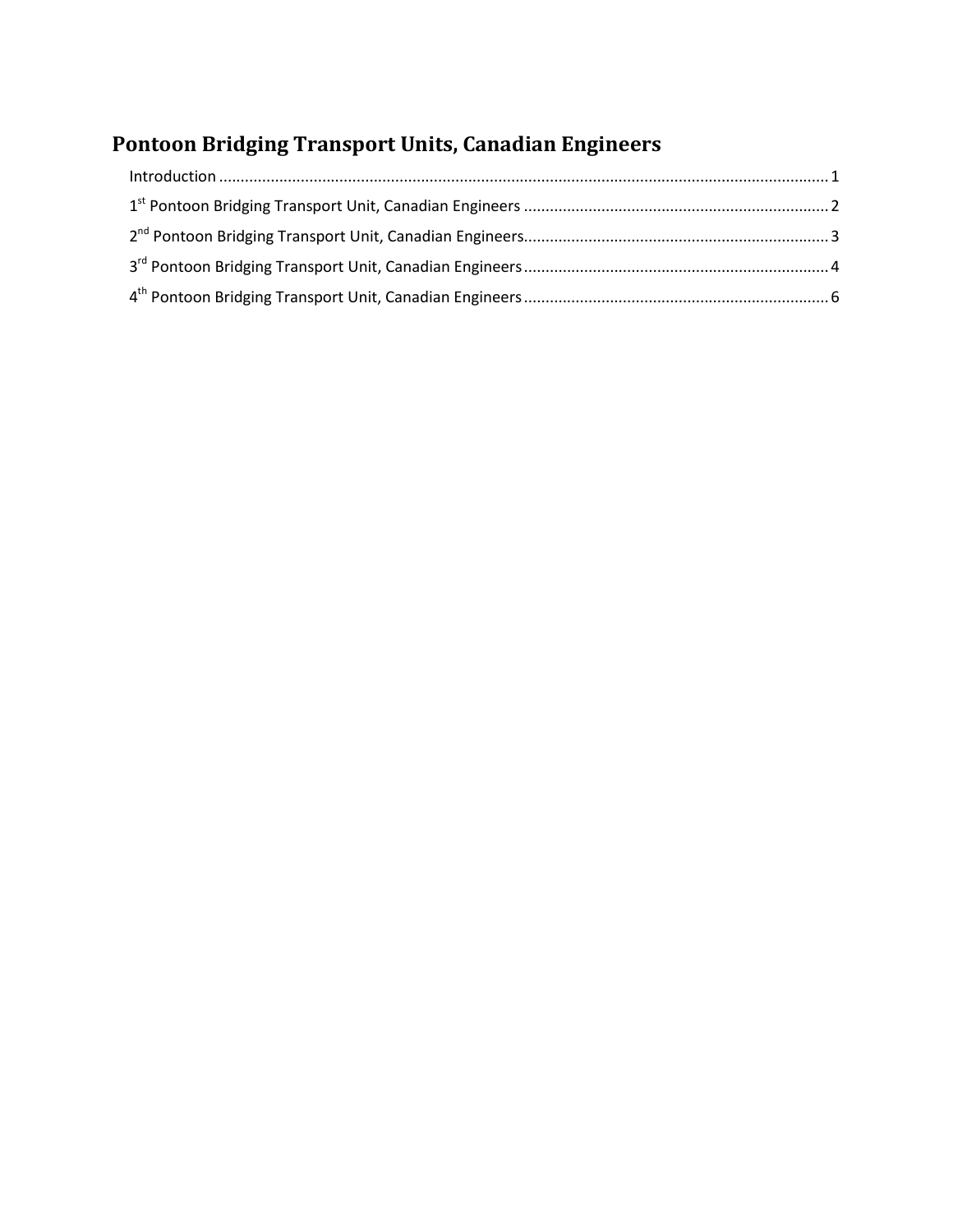# **Pontoon Bridging Transport Units, Canadian Engineers**

# <span id="page-2-0"></span>**Introduction**

Formed during the reorganization of the Canadian Engineers in 1918, each of these units was composed of three officers and 69 other ranks and each was equipped with six pontoons, three trestle wagons and 225 feet of "medium bridge". They performed both bridging and field park duties.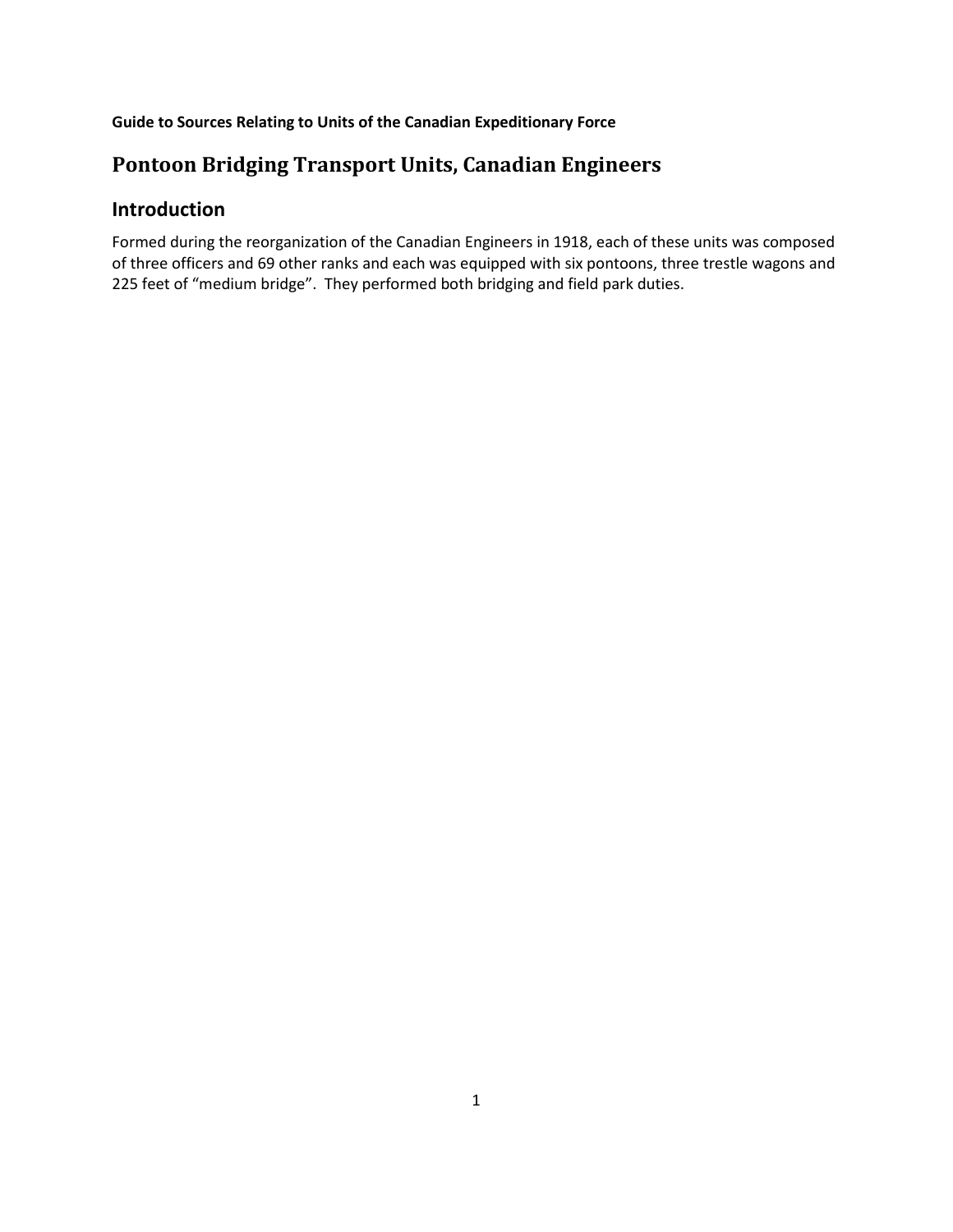# <span id="page-3-0"></span>**1st Pontoon Bridging Transport Unit, Canadian Engineers**

## **Background Information**

Organized in France in May 1918 as the 1st Bridging and Transport Section, Canadian Engineers.

Commanded by Lieutenant C.J. Foy, later by Captain A. M. Robertson.

Personnel from 1st, 2nd and 3rd Field Companies, Canadian Engineers and from 107th Pioneer Battalion.

1st Canadian Division.

Redesignated as 1st Bridging Transport Section, Canadian Engineers on 17 July 1918 and as 1st Pontoon Bridging Transport Unit, Canadian Engineers on 13 September 1918.

#### **Sources**

In this section, the text in bold is the main topic and the indented part is the archival reference. Use the archival reference to order the document.

#### **War diary, 29 May 1918 - 28 Feb. 1919**

RG 9 III-D-3, vol. 5007, folder 700

#### **Nominal rolls of Officers**

RG 9 III-B-1, vol. 2234, file N-12-29

#### **Daily Orders**

RG 150, vol. 257 = 1918/07/25 –m1919/07/29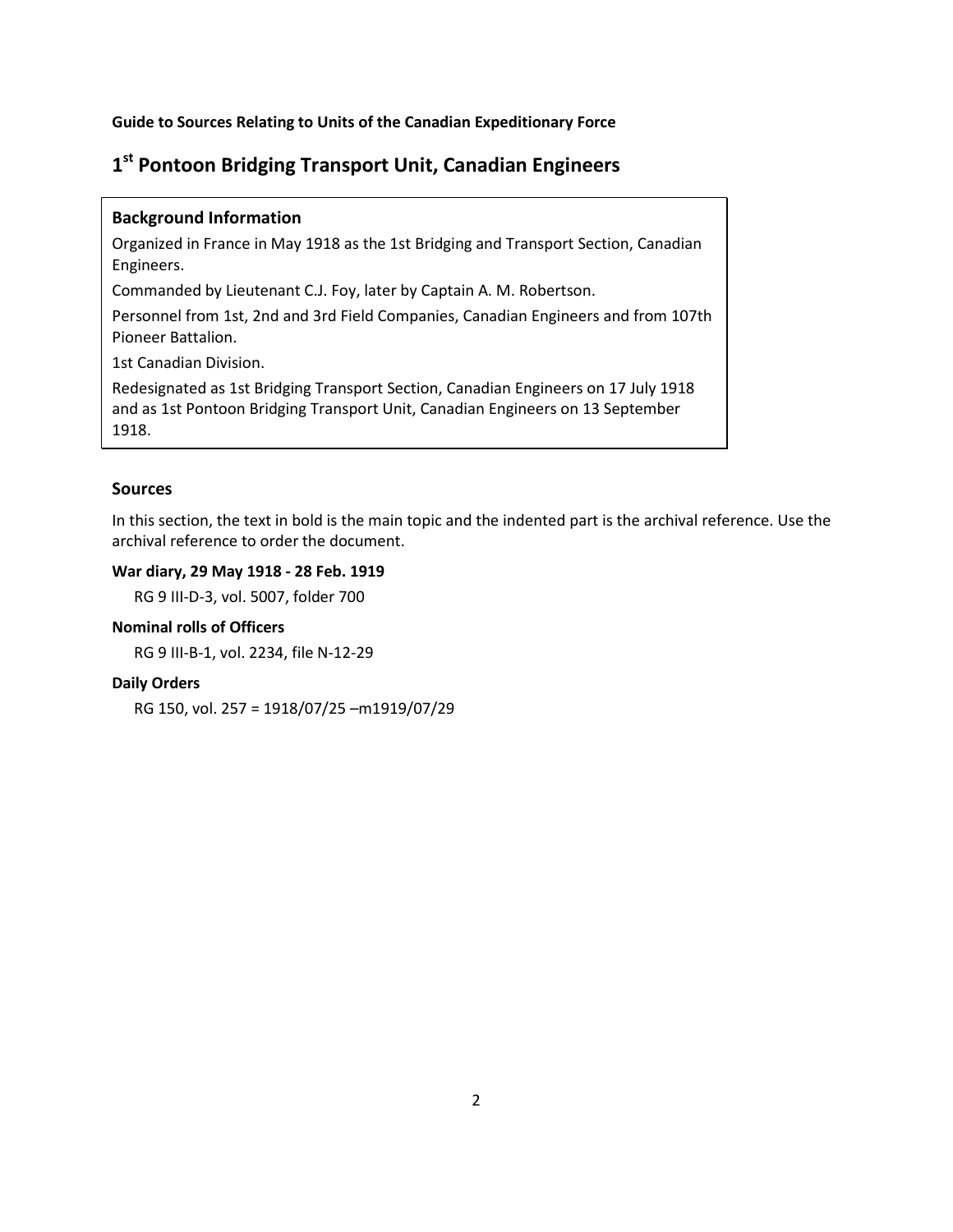# <span id="page-4-0"></span>**2nd Pontoon Bridging Transport Unit, Canadian Engineers**

### **Background Information**

Organized in France in June 1918 under the command of Lieutenant E. Miall. Personnel from 4th, 5th and 6th Battalions, and from 2nd Pioneer Battalion. 2nd Canadian Division. Demobilized at Witley in April 1919.

## **Sources**

In this section, the text in bold is the main topic and the indented part is the archival reference.Use the archival reference to order the document.

## **War diary, 4 June 1918 - 30 April 1919**

RG 9 III-D-3, vol. 5007, folder 701

#### **Demobilization**

RG 24, vol. 1808, file HQ 683-879-1

## **Strength, 6 Dec. 1918 - 1 Feb. 1919**

RG 9 III-C-1, vol. 3894, folder 58, file 24

#### **Honours and awards**

RG 9 III-D-1, vol. 4711, folder 98, file 24

#### **Daily Orders**

RG 150, vol. 257 = 1918/07/25 - 1919/07/29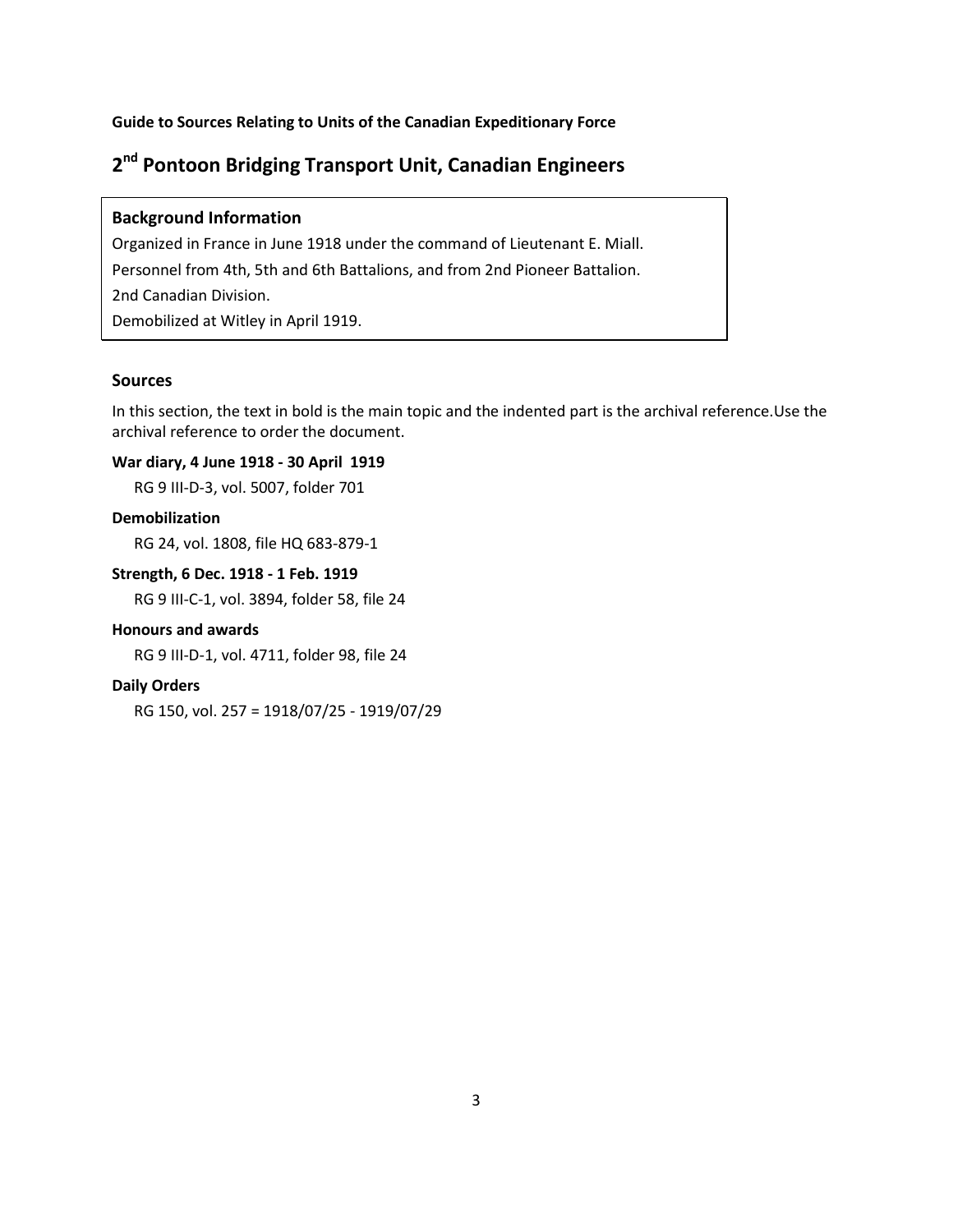# <span id="page-5-0"></span>**3rd Pontoon Bridging Transport Unit, Canadian Engineers**

#### **Background Information**

Organized in France in May 1918 under the command of Captain C. St-Barbe Sladen. Personnel from 7th, 8th and 9th Field Companies and from 123rd Pioneer Battalion, 3rd Canadian Division.

Demobilized at Bramshott in March 1919.

#### **Sources**

In this section, the text in bold is the main topic and the indented part is the archival reference. Use the archival reference to order the document.

#### **War diary, 28 May 1918 - 16 March 1919**

RG 9 III-D-3, vol. 5007, folder 702

#### **Historical record**

RG 9 III-D-1, vol. 4711, folder 98, file 25

#### **Instructions re demobilization, 18-28 Jan. 1919**

RG 9 III-C-5, vol. 4448, folder 1, file 1

# **Operations Valenciennes, 28-30 Oct. 1918**

RG 9 III-C-5, vol. 4448, folder 1, file 2

#### **Routine Orders, First Army, 19 May - 25 Nov. 1918**

RG 9 III-C-5, vol. 4448, folder 1, file 3

#### **Routine Orders, Third Army, 29 June - 22 July 1918**

RG 9 III-C-5, vol. 4448, folder 1, file 4

#### **Routine Orders, Fourth Army, 27 May 1918 -2 March 1919**

RG 9 III-C-5, vol. 4448, folder 1, file 5

**Routine Orders, Sir Douglas Haig (GRDs), 4 July 1918 - 5 Feb. 1919** RG 9 III-C-5, vol. 4448, folder 1, file 6

#### **Routine Orders, Canadian Corps. 24 May 1918 - 1 Jan. 1919**

RG 9 III-C-5, vol. 4448, folder 1, file 7

**Routine Orders, HQ. 3rd Canadian Division 22 May 1918 - 2 March 1919** RG 9 III-C-5, vol. 4448, folder 2, file 1

## **Reorganization, Canadian Engineers, 27 May 1918**

RG 9 III-C-5, vol. 4448, folder 2, file 2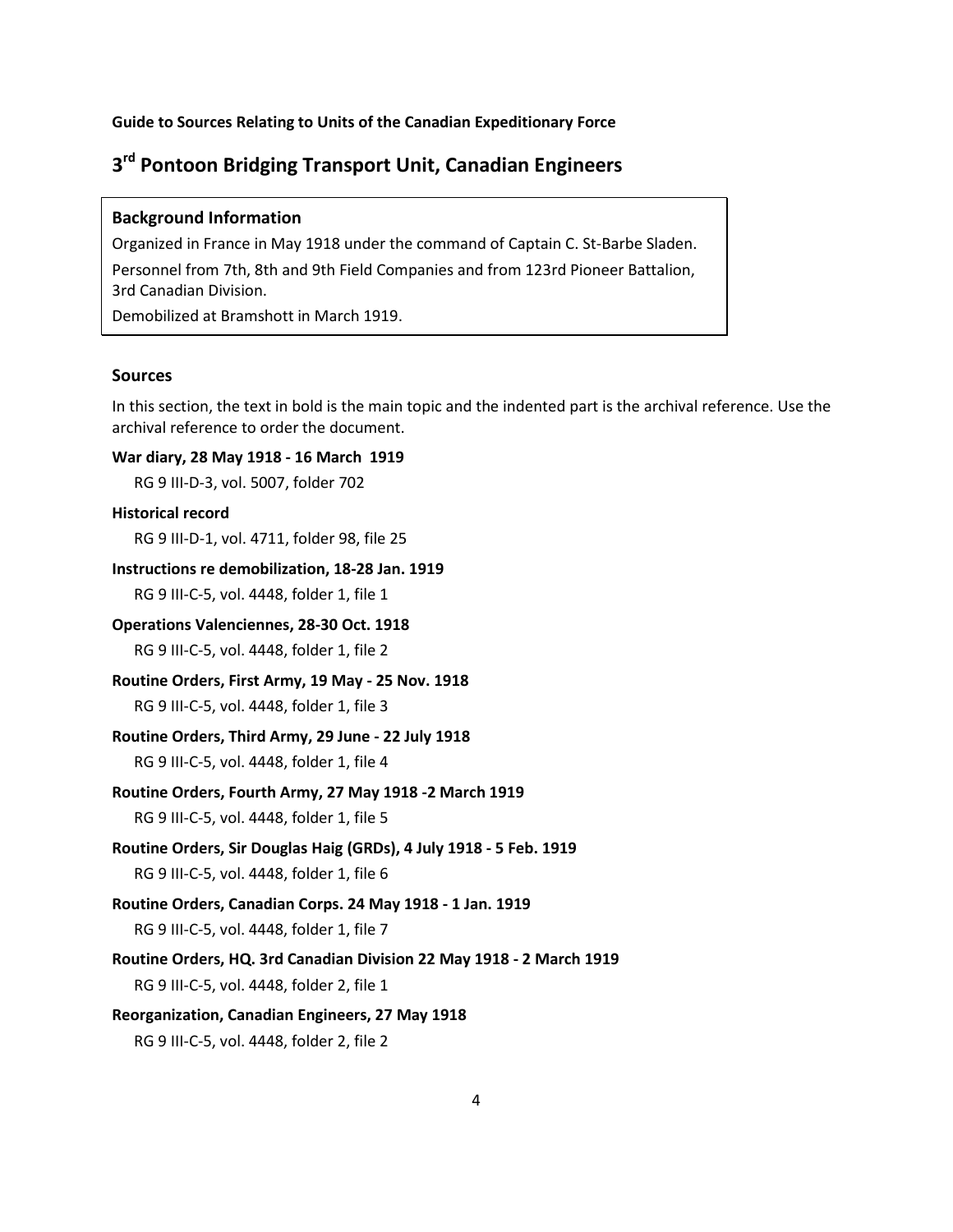## **Distinguishing signs for vehicles, 2 Sept. 1918**

RG 9 III-C-5, vol. 4448, folder 2, file 3

# **Daily Orders**

RG 150, vol. 257 = 1918/07/05-1919/09/05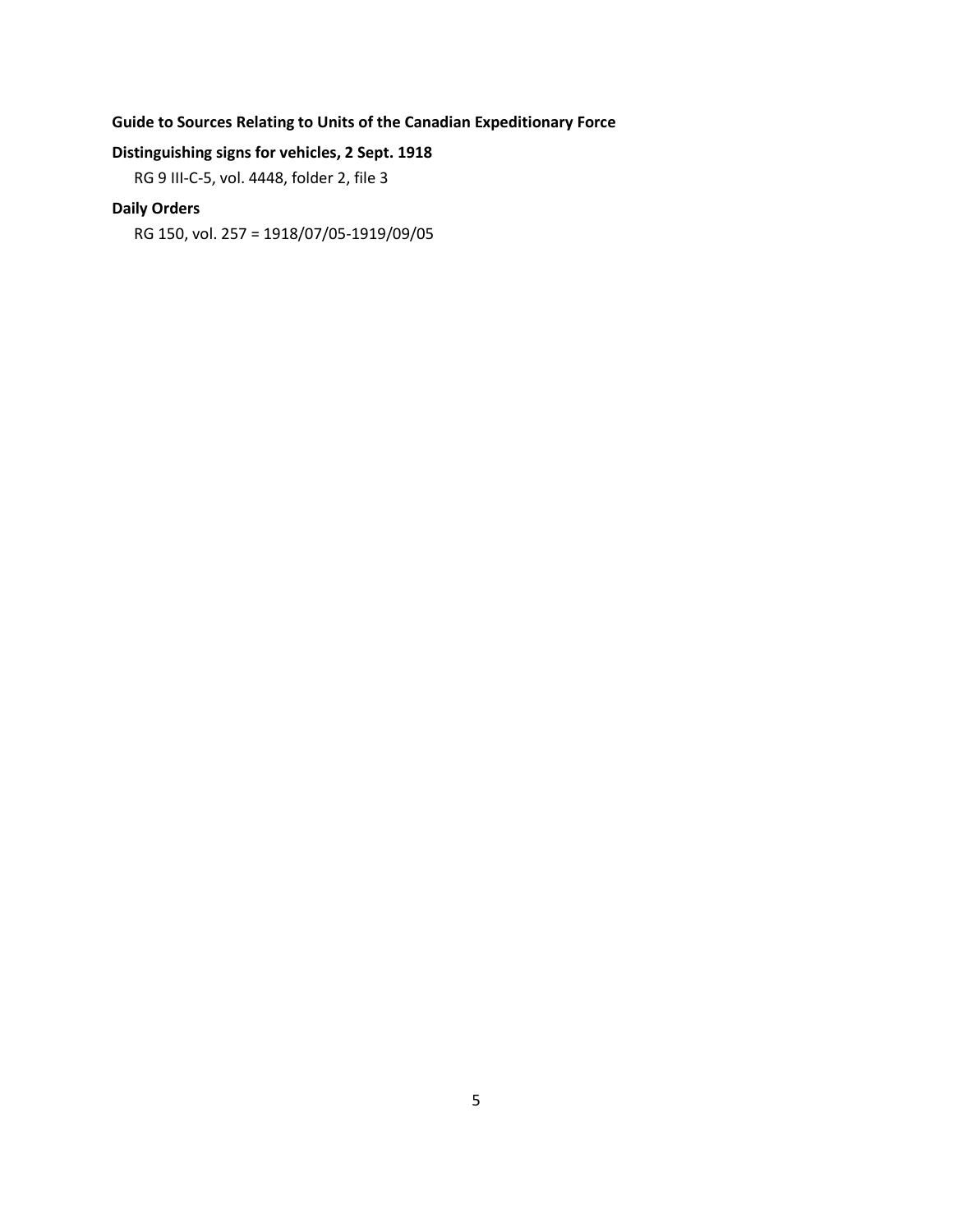# <span id="page-7-0"></span>**4th Pontoon Bridging Transport Unit, Canadian Engineers**

#### **Background Information**

Organized in France in May 1918 under the command of Captain H. J. R. Jackson. Personnel from 10th, 11th, and 12th Field Companies and from 124th Pioneer Battalion.

4th Canadian Division.

#### **Sources**

In this section, the text in bold is the main topic and the indented part is the archival reference. Use the archival reference to order the document.

#### **War diary, 26 May 1918 - 31 March 1919**

RG 9 III-D-3, vol. 5007, folder 703

#### **Regrouping and organization of units for demobilization, 31 March - 14 April 1919**

RG 9 III-C-5, vol. 4448, folder 1, file 1

#### **Offence reports, 15 Feb. - 13 March 1919**

RG 9 III-C-5, vol. 4448, folder 1, file 2

## **Instructions re move of 4th Canadian Division from Havre area to Le Havre, 21 June 1918 - 4 April 1919.**

RG 9 III-C-5, vol. 4448, folder 1, file 3

#### **Nominal rolls**

RG 9 III-C-5, vol. 4448, folder 1, file 4

#### **Routine orders, Sir Douglas Haig (GROs), 1 July 1918 - 30 March 1919**

RG 9 III-C-5, vol. 4448, folder 1, file 5

#### **Routine orders, First Army, 30 Sept. - 14 Nov. 1918**

RG 9 III-C-5, vol. 4448, folder 1, file 6

## **Routine orders, Fourth Army, 20 Aug. 1918 - 18 Jan. 1919**

RG 9 III-C-5, vol. 4448, folder 1, file 7

#### **Routine orders, IV Corps, 9 Dec. 1918- 14 Feb. 1919**

RG 9 III-C-5, vol. 4448, folder 1, file 8

#### **Routine orders, Canadian Corps, 10 Sept. 1918- 1 April 1919**

RG 9 III-C-5, vol. 4449, folder 2, file 1

# **Routine orders, HA, 4th Canadian Division 12 Sept. 1918 - 15 April 1919** RG 9 III-C-5, vol. 4449, folder 2, file 2